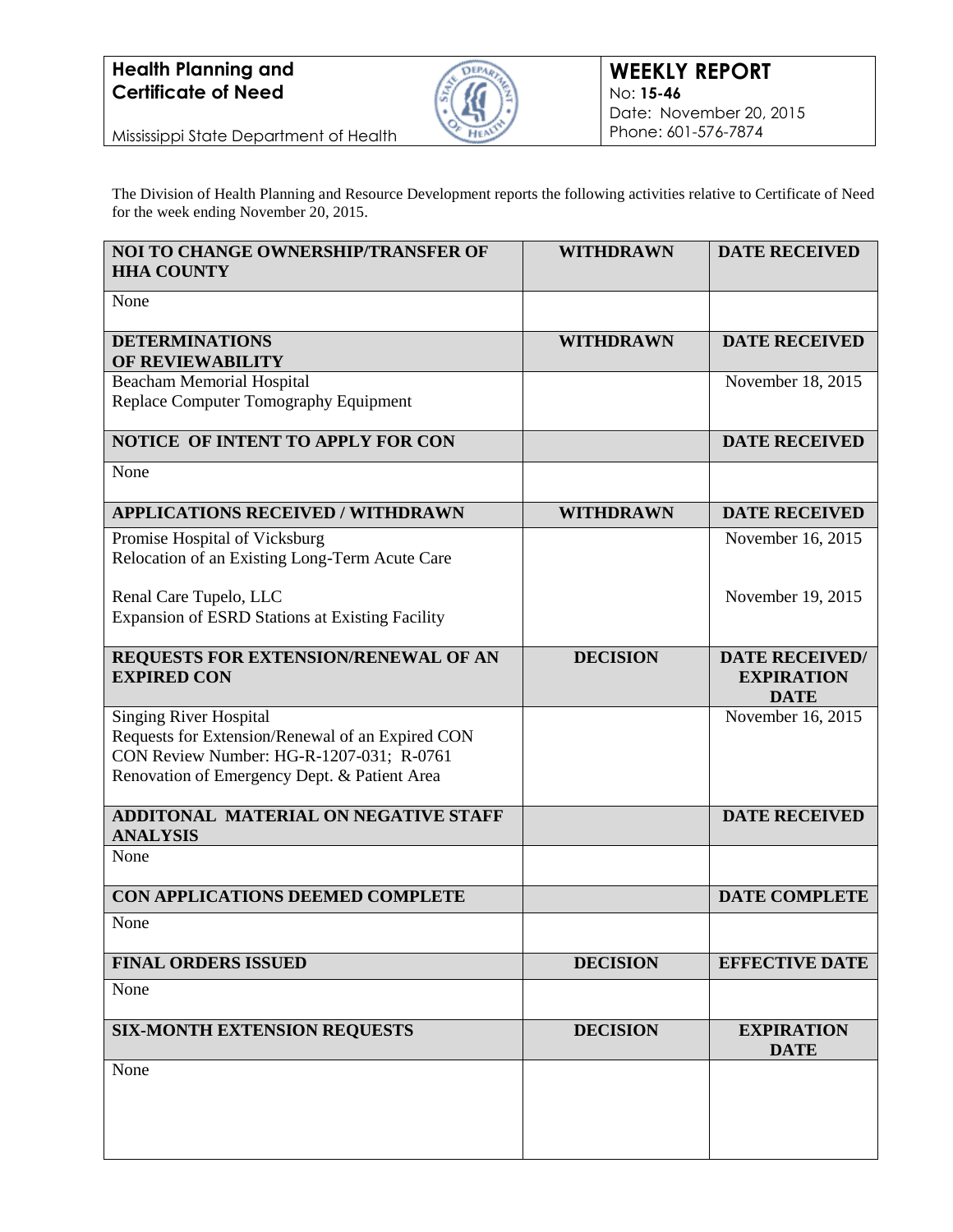

### **WEEKLY REPORT** No: **15-46** Date: November 20, 2015 Phone: 601-576-7874

Mississippi State Department of Health

| <b>HEARINGS DURING THE COURSE OF REVIEW</b>                                                         | <b>REQUESTED</b>       | <b>DATE</b><br><b>SCHEDULED</b> |
|-----------------------------------------------------------------------------------------------------|------------------------|---------------------------------|
| <b>CON Review Number: HG-RC-0515-008</b>                                                            |                        |                                 |
| St. Dominic - Jackson Memorial Hospital<br>Renovation and Expansion of Emergency Department         |                        |                                 |
| Capital Expenditure: \$40,071,029                                                                   |                        |                                 |
| Location: Jackson, Hinds County, Mississippi                                                        |                        |                                 |
| Requestor: Jackson HMA LLC, d/b/a Merit Health                                                      | August 27, 2015        | To Be Scheduled                 |
| Central                                                                                             |                        |                                 |
| <b>CON Review Number: ASC-NIS-0614-008</b>                                                          |                        |                                 |
| <b>Madison Physician Surgery Center</b>                                                             |                        |                                 |
| Establishment of a Multi-Specialty Ambulatory Surgery<br>Center                                     |                        |                                 |
| Capital Expenditure: \$1,869,414.00                                                                 |                        |                                 |
| Location: Madison, Madison County, Mississippi                                                      |                        |                                 |
| Requestor(s): Madison Physician Surgery Center                                                      | September 10, 2014     | To Be Scheduled                 |
|                                                                                                     |                        |                                 |
| <b>CON Review: HG-RLS-1210-039</b>                                                                  |                        |                                 |
| Patients' Choice Medical Center, Raleigh                                                            |                        |                                 |
| Lease/Relocation of 10 Chemical Dependency Beds &<br>Offering of Adult Chemical Dependency Services |                        |                                 |
| Capital Expenditure: \$58,400                                                                       |                        |                                 |
|                                                                                                     |                        |                                 |
| Requestor: Alliance Health Center, Meridian                                                         | March 16, 2011         | To Be Scheduled                 |
| CON Review: FSF-NIS-0610-025                                                                        |                        |                                 |
| Gumtree Imaging, LLC Tupelo                                                                         |                        |                                 |
| Acquisition/Establishment and Offering of MRI Services<br>Capital Expenditure: \$1,090,000          |                        |                                 |
|                                                                                                     |                        |                                 |
| Requestor: The Imaging Center at Gloster Creek Village                                              | <b>August 26, 2010</b> | To Be Scheduled                 |
| CON Review: ESRD-NIS-0908-031                                                                       |                        |                                 |
| Fresenius Medical Care-Calhoun City                                                                 |                        |                                 |
| Establish/Const of a 6-Station ESRD Facility in                                                     |                        |                                 |
| <b>Calhoun County</b>                                                                               |                        |                                 |
| Capital Expenditure: \$462,471                                                                      |                        |                                 |
| Requestor: Fresenius Medical Care                                                                   | March 9, 2010          | To Be Scheduled                 |
|                                                                                                     |                        |                                 |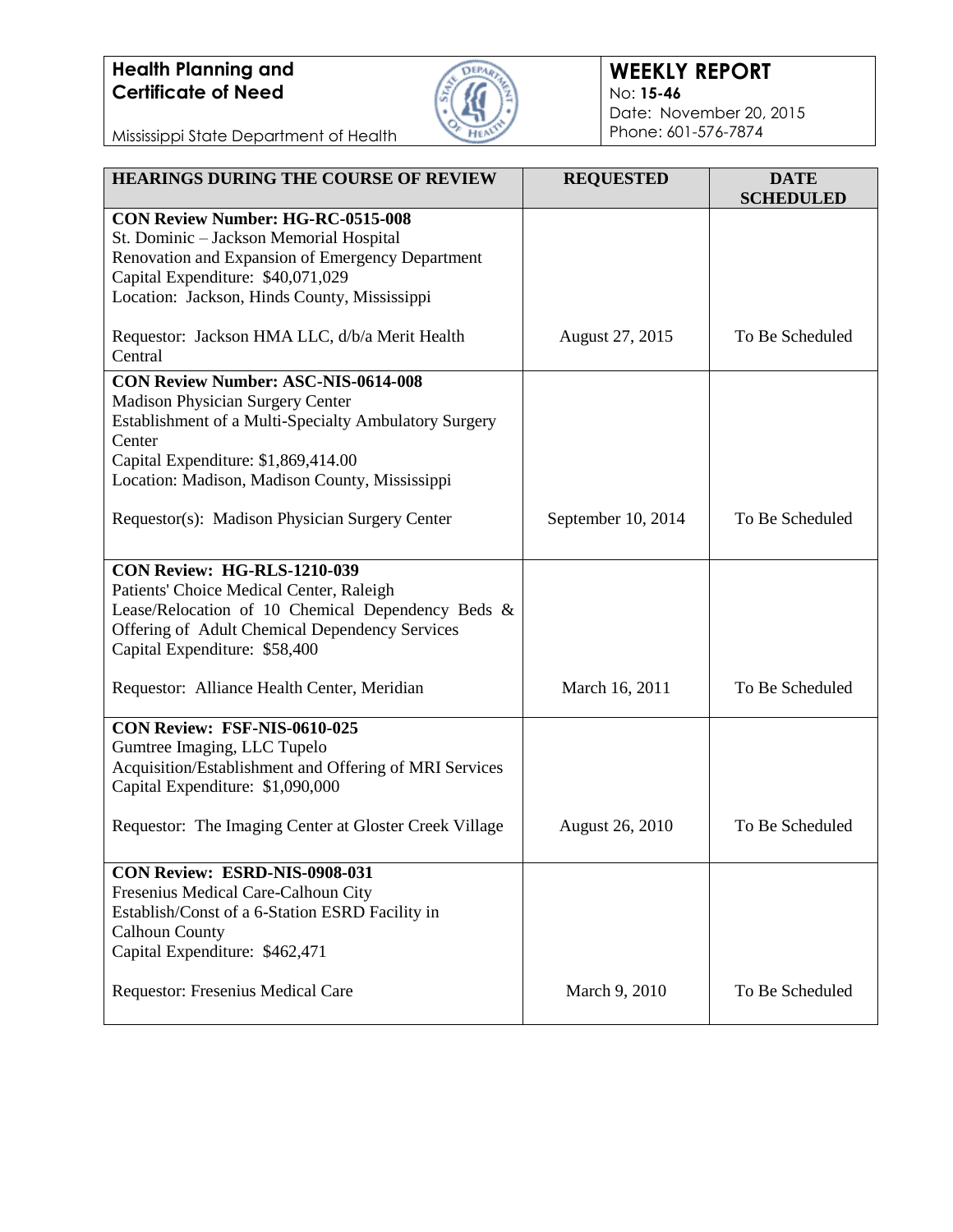

### **WEEKLY REPORT** No: **15-46** Date: November 20, 2015 Phone: 601-576-7874

Mississippi State Department of Health

| CON Review: ESRD-NIS-0908:035                             |                  |                                 |
|-----------------------------------------------------------|------------------|---------------------------------|
| Fresenius Medical Care-Water Valley                       |                  |                                 |
| Establish/Const. of a 6-Station ESRD facility in          |                  |                                 |
| Yalobusha County                                          |                  |                                 |
| Capital Expenditure: \$462,471                            |                  |                                 |
| Requestor: Fresenius Medical Care                         | March 9, 2010    | To Be Scheduled                 |
| CON Review: FSF-NIS-0808-024                              |                  |                                 |
| Advanced Medical Imaging of Greenville, LLC               |                  |                                 |
| Provision of MRI Services in Washington County            |                  |                                 |
| Capital Expenditure: \$0                                  |                  |                                 |
| Requestor: Delta Regional Medical Center                  | December 3, 2008 | To Be Scheduled                 |
| <b>CON Review: FSF-NIS-0807-018</b>                       |                  |                                 |
| Desoto Imaging and Diagnostics, LLC                       |                  |                                 |
| <b>Establishment of Mobile PET Services</b>               |                  |                                 |
| Capital Expenditure: \$0                                  |                  |                                 |
| Requestor: Baptist Memorial Hospital - DeSoto             | December 3, 2007 | To Be Scheduled                 |
| CON Review: HG-NIS-1206-038                               |                  |                                 |
| Laird Hospital, Inc.                                      |                  |                                 |
| Offering of MRI Services at Rush Medical Clinic,          |                  |                                 |
| Philadelphia                                              |                  |                                 |
| Capital Expenditure: \$14,500                             |                  |                                 |
| Requestors: Neshoba County General Hospital & InSight     | May 2, 2007      | To Be Scheduled                 |
| <b>Health Corporation</b>                                 |                  |                                 |
| CON Review: FSF-NIS-1006-031                              |                  |                                 |
| Starkville Orthopedic Clinic, Starkville                  |                  |                                 |
| Acquisition of MRI Equipment and Offering of Open         |                  |                                 |
| <b>Orthopedic MRI Services</b>                            |                  |                                 |
| Capital Expenditure: \$802,060                            |                  |                                 |
| Requestor: Oktibbeha County Hospital                      | January 16, 2007 | To Be Scheduled                 |
| OTHER HEARINGS DURING THE COURSE OF<br><b>REVIEW</b>      | <b>REQUESTED</b> | <b>DATE</b><br><b>SCHEDULED</b> |
| None                                                      |                  |                                 |
| REQUEST FOR HEARING ON DENIAL OF                          |                  | <b>DATE</b>                     |
| <b>SIX MONTH EXTENSION</b>                                | <b>REQUESTED</b> | <b>SCHEDULED</b>                |
| CON Review Number: HG-R-1207-031                          |                  |                                 |
| Singing River Hospital, Pascagoula<br>SME on CON # R-0761 |                  |                                 |
| Renovation of Emergency Department and Patient Care       |                  |                                 |
| Area                                                      |                  |                                 |
| Capital Expenditure: \$9,473,202                          |                  |                                 |
|                                                           |                  |                                 |